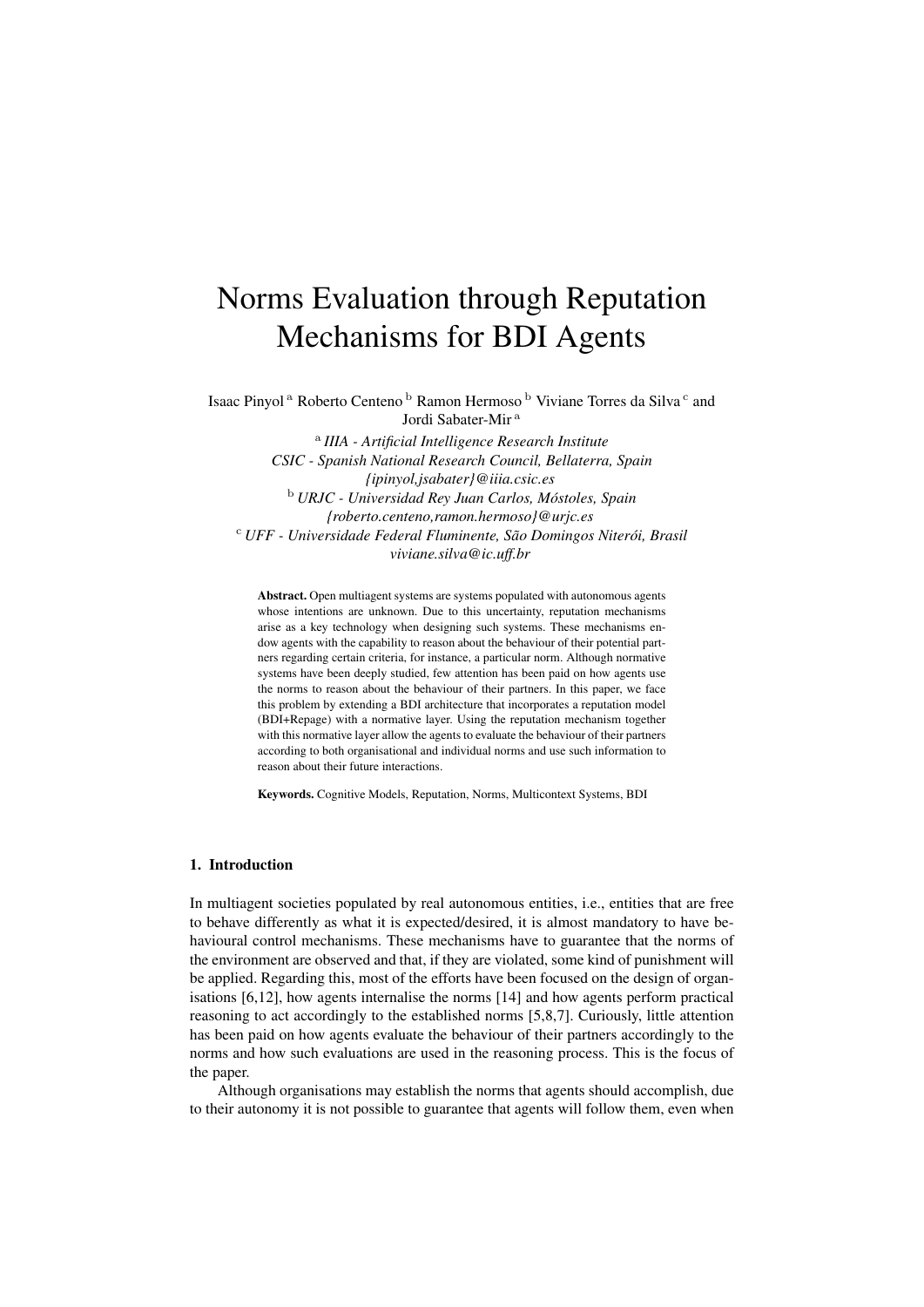they receive punishments. This puts honest agents in a poor and vulnerable situation, specially when the norms indicate how agents should act in the interactions. Thus, individual agents need mechanisms to evaluate potential partners accordingly to the norms. The organisational model presented in [2] is aware of such necessity, and includes, besides a governance mechanisms, a reputation mechanism to allow the agents evaluate partners not only accordingly to organisational norms, but also personal norms (usually more restrictive than organisational norms).

However this approach provides an organisation-oriented point of view, and does not tackle the individual level: how actually agents generate evaluations and how agents use them to reason. Hence, we need an agent architecture flexible enough to (1) include and express personal and organisational norms, (2) capable to generate evaluations and (3) use such evaluations in the normal reasoning process of the agent. For this enterprise, we extend the BDI+Repage model [10] defining in this paper the BDI+Repage+Norm model. The BDI+Repage model is a generic BDI agent architecture designed for social agents that includes the reputation system Repage [11], whose specifications coincide with the reputation mechanism described in the organisational model mentioned above [2]. The work presented in this paper concentrates on how the notions of *organisational* and *personal* norms can be fully integrated into the BDI+Repage model. Concretely, the aims of the paper are:

- *to demonstrate how agents evaluate the behaviour of their partners according to the organisational and personal norms*. We include a normative layer in the BDI+Repage model to express the norms. We provide mechanisms for capturing whether a given interaction has accomplished the defined norms and for informing the Repage model about this, which computes the evaluations. Furthermore, our model permits to express different levels of norm accomplishment.
- *to show how agents reason using the evaluations*. In the original BDI+Repage model, the evaluations that Repage generates are moved into the belief base of the agent and interact with the desires and intentions to finally produce the best *reasonable* action. The new BDI+Repage+Norm uses the description of the norms to move the evaluations from Repage into the belief base of the agent. In this way, the agent is aware of how its potential partners may act according to its norms (personal and organisational norms).

The remainder of the paper is structured as follows. In Section 2, we introduce the organisation+reputation model and also the BDI+Repage model, the basis for this work. Section 3 details the BDI+Repage+Norm agent architecture with a running example. Section 4, we present an overview of some related work. Finally, Section 5 concludes and describes the future work.

## 2. Preliminaries

## *2.1. Organisation and Reputation Models*

The organisation model presented in [2] formalises a particular type of organised multiagent system - from now on *organisation* - following the framework proposed in [1] that provides a minimum set of mechanisms to regulate agents' interactions:  $\mathcal{R}^{om}$  and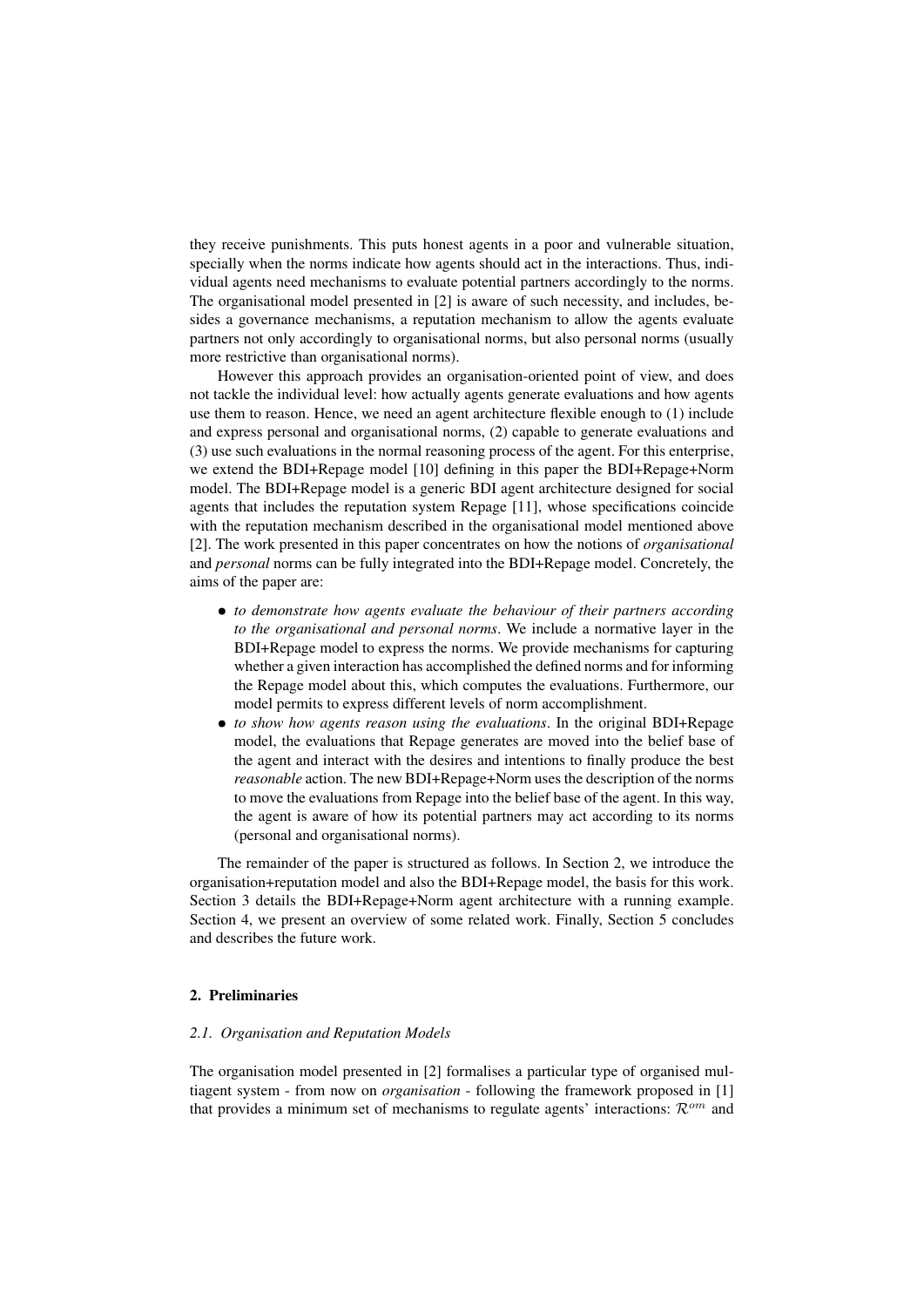$\mathcal{ON}^{om}$ . A  $\mathcal{R}^{om}$  is an organisational mechanism based on roles that defines the positions agents may enact in the organisation (see [2] for more details).

A  $\mathcal{ON}^{om}$  is an organisational mechanism that regulates participants' behaviour by using norms, and it is the part of the organisational mechanism that is relevant in this paper. An organisational norm is defined as a tuple  $\langle deon, Sit, Orq \rangle$ , where deon is a deontic concept in the set {PROHIBITION, OBLIGATION, PERMISSION} representing the different constraining possibilities over the situation  $Sit$  (where an agent is playing a role and executing an action) within the organisation  $Orq$ . Organisational norms are based on the following principles: *i)* are defined by the organisation, *ii)* are known by all participants in the organisation, i.e. they are publicly provided by the organisation and *iii)* have to be monitored and sanctioned by a third party entity (an authority) not involved in the situation.

Agents in an organisation are supposed to have their own preferences and goals. In [2] the concept of *personal norm* is proposed to represent agent's preferences over different situations in which other agents may be involved. Thus, a personal norm models how an agent wants the others to behave when interacting with it. A personal norm is defined as a tuple  $\langle Aq, deon, Sit \rangle$ , where  $Aq$  is the owner of the norm, deon is a deontic concept in the set {PROHIBITION, OBLIGATION, PERMISSION} representing the preferences of agent  $Ag$  over the situation  $Sit$ . Personal norms are based on the following principles: *i)* are defined by only one agent, w.r.t. its preferences; and *ii)* are monitored and sanctioned by the owner of the norm.

Reputation mechanisms are well-known techniques to keep agents from unexpected behaviour (i.e. norm violations) since they provide agents with relevant information about the trustworthiness of others. The reputation model proposed in [2] establishes that the behaviour of an agent is evaluated taking into accounting a given *situation*, and the *organisational and personal norms* that regulate such situation.

#### *2.2. The BDI+Repage Architecture*

The BDI+Repage model presented in [10] describes a BDI agent architecture that incorporates the reputation model Repage [11] as a fundamental part of the reasoning process. In general, BDI models offer formalisations of cognitive reasoning in terms of the interaction among three main attitudes: *Beliefs*, *Desires* and *Intentions*. The peculiarity of the BDI+Repage architecture is that reputation information is explicitly calculated through the Repage model and introduced as beliefs. In this way, reputation information participates in the normal reasoning process of the agent, interacting with desires and intentions to finally decide an action to perform.

Repage [11] is a computational system based on the cognitive theory of reputation developed by Conte and Paolucci [3]. The system computes social evaluations: they indicate how good or bad a given target agent results to be in a given role. A social evaluation incorporates three main elements: a target agent, a role and a value that quantifies the evaluation.

In Repage, values are represented as probability distributions over a sorted set of labels  $\{w_1, \ldots, w_n\}$ . In the original version of Repage, they were exactly five linguistic labels: *Very Bad, Bad, Neutral, Good, Very Good*, however it can be generalised. The *meaning* of each label as well as their number is contextualised by the role the agent is playing. To compute social evaluations, Repage uses *third-party communicated social*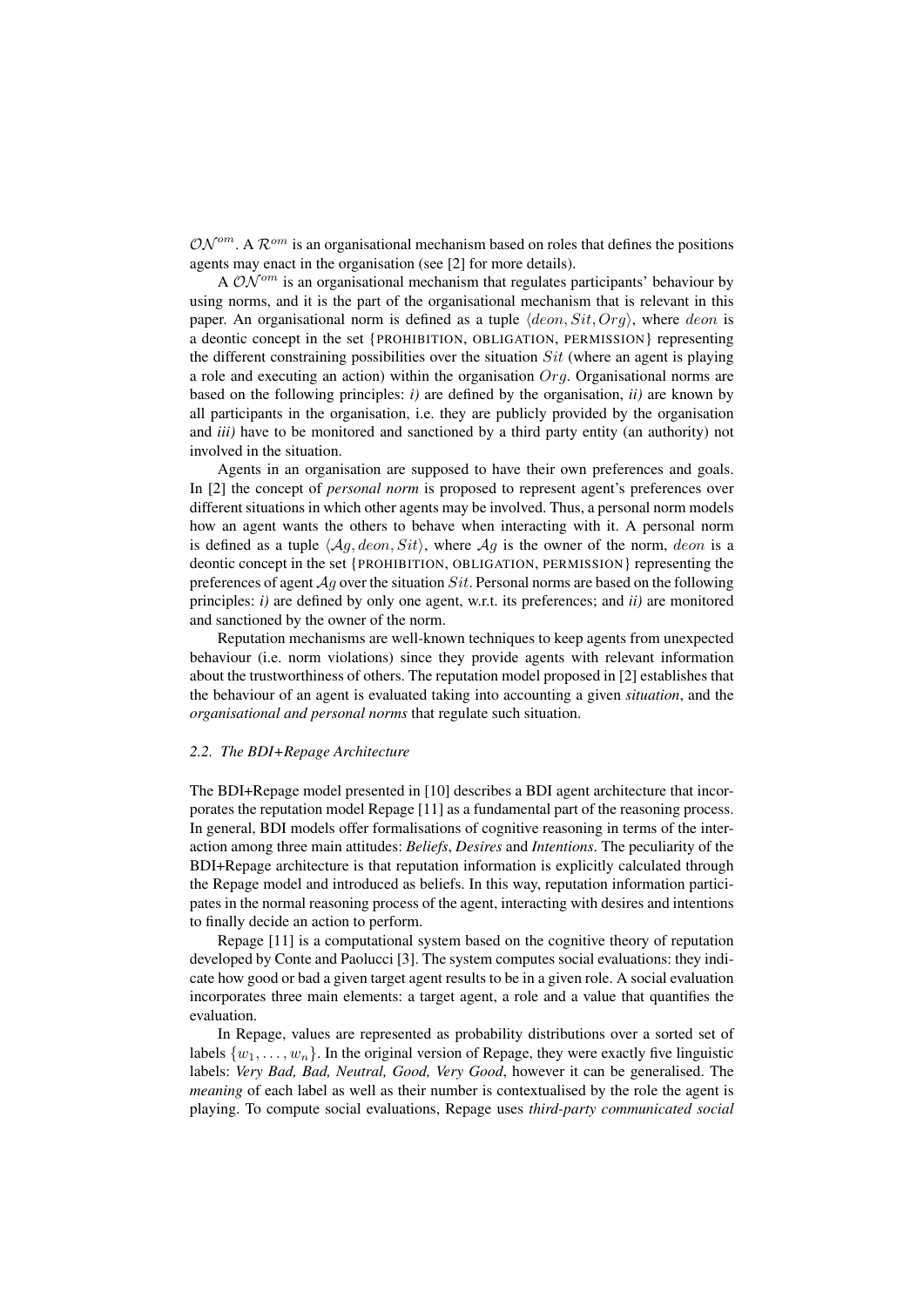*evaluations* sent by other agents, and the *outcomes* of direct interactions. Also, Repage distinguishes between two types of social evaluations: image and reputation. Image refers to an evaluation that is believed by the agent, while reputation to an evaluation that is known to circulate in the society.

For instance, we could have an agent i whose image about agent j as a *seller* is  $[0.5, 0.3, 0.2, 0, 0]$  (img<sub>i</sub>(j, seller, [0.5, 0.3, 0.2, 0, 0])). This implies that *i believes* that with a probability of 0.5 agent j acts *Very Bad* as *seller*, that with a probability of 0.3 j acts *Bad* and so on. Following the example, the meaning of the label *Bad* could indicate that the quality of the product obtained is between 20 and 40, the label *Very Bad* between 20 and 0, etc. The same agent i could hold a reputation also about j. For instance,  $rep_i(j, seller, [0, 0, 0, 0.3, 0.7])$ . In this case, the semantics of the evaluation is the same, but instead of i believing it, i acknowledges that other members of the society *say* it. Thus, agents can believe that an agent  $a$  is pretty good, and acknowledge at the same time that a's reputation is very bad. This difference is taken into account when both social evaluations are introduced as beliefs. Concretely, reputation predicates are introduced as beliefs of the form  $B_i(S(\cdot))$  while images are introduced as simple beliefs  $B_i(\cdot)$  (see section 3).

The BDI+Repage model [10], shown in Figure  $2<sup>1</sup>$ , is specified as a multicontext system, which provides a framework to allow several distinct theoretical components to be specified with the mechanisms that link them together by a set of bridge rules (see Figure 1). Each context can be seen as a logic and a set of formulas written in that logic. Bridge rules are the mechanisms used to infer information from one context to another. Each bridge rule has a set of antecedents (preconditions) and a consequent (postcondition). The consequent is a formula that becomes true in the target context when the antecedents hold in their respective contexts.

The BDI+Repage model incorporates one context for each attitude (Belief, Desire and Intention), one for the Repage model, and two functional contexts (Communication (CC) and Planner (PC)). The Belief context(BC) includes the believed knowledge of the agent. The deductive system in this context is a probabilistic dynamic belief logic in which formulas like  $(B_i[\alpha]\varphi, p)$  indicate that agent *i* believes that after the execution of action  $\alpha$ , the probability that formula  $\varphi$  holds is p. The **Desire context**(DC) is defined as a logic of preferences based on Lukasiewicz logic. Theories in this logic determine the desires of the agent and have the form  $(D_i^+\varphi, d)$  and  $(D_i^-\varphi, d)$   $(d \in [0,1] \cap \mathcal{Q})$ meaning that agent  $i$  will have a level of satisfaction (in the former) or disgust (in the latter) d, if  $\varphi$  holds. Finally, the **Intention Context**(IC) holds formulas like  $(I_i\varphi, d)$ , where  $d \in [0, 1] \cap \mathcal{Q}$ . Intentions determine the trade-off between positive and negative countereffects of trying to achieve  $\varphi$ . The semantics of intentions indicate that the higher the grade is, the better the trade-off is for the agent.

Desires lead the reasoning process, and the interactions among attitudes is done though the activation of the bridge rules. Bridge rule 1 applies when a general positive desire, for instance  $(D_i^+ \varphi, 0.5)$ , finds a way to be fulfilled through the performance of an action with certain probability, for instance,  $(B_i([\alpha]\varphi), 0.3)$ . Then, a more *concrete* desire that incorporates what has to be done to fulfil the desire is generated, in this case, if g function is defined as the product:  $(D_i^+[\alpha]\varphi, 0.15)$ . 0.15 is obtained multiplying the strength of the desire with the probability coming from the beliefs. Intuitively, this

<sup>&</sup>lt;sup>1</sup>The original BDI+Repage model is composed by those elements in the figure depicted using continuous lines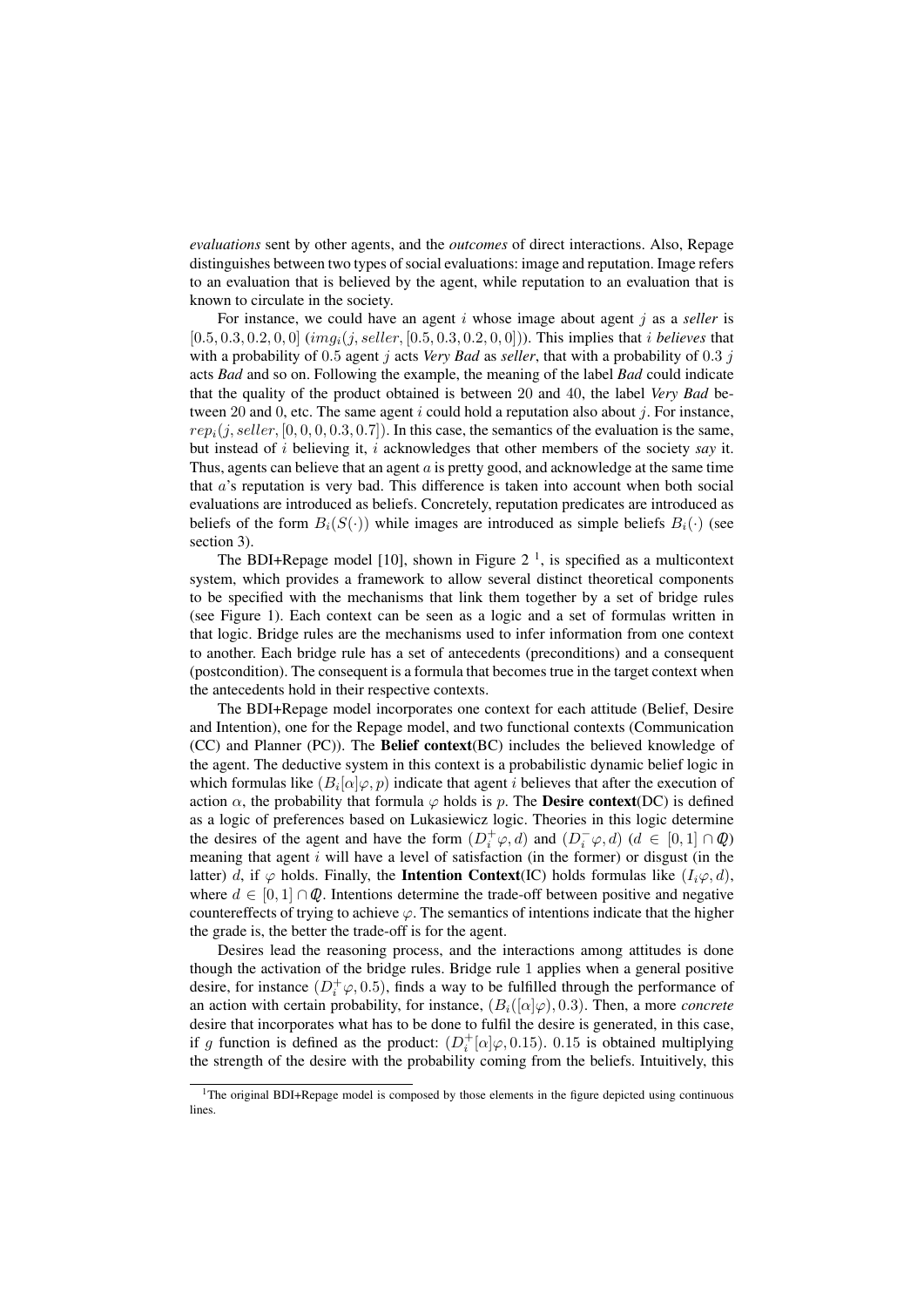

Figure 1. The bridge rules found in the original BDI+Repage model. We also keep them the new model.

value represents an expected level of *satisfaction* if action  $\alpha$  is performed. Rule 2 does the same for negative desires. In this case, the generated value represents an expected level of *disgust* if  $\alpha$  is carried out. Rule 3 is in charge of generating intentions. Since a single action can achieve both positive and negative desires, rule 3 takes them into account by performing a trade-off between expected levels of satisfaction and expected levels of disgust if a given action is performed. Usually, f function is defined as the difference. Finally rule 4 chooses the intention with the highest trade-off and executes the corresponding action. In section ?? we illustrate such reasoning process in a study case. Rules P and Q introduce knowledge into the PC (planner) and Repage contexts, while rule B transforms a received information into a communication predicate that can be understood by Repage.

#### 3. The BDI+Repage+Norm Architecture

In this section we show how the organisational mechanism  $\mathcal{ON}^{om}$  described in section 2.1 is integrated in the BDI+Repage model described in section 2.2. We assume that agents are aware of the norms of the society, and due to that, are capable of evaluating other agents' behaviour according to them. Next subsection includes an informal description of the new model by means of an illustrative example. Following this, we provide the formal construct which extends the original BDI+Repage model to the new BDI+Repage+Norm model.

#### *3.1. Norms and the BDI+Repage Model: An illustrative example*

Let us consider a supply chain (SC) formed by beverage/food providers and pubs. Pubs contact the beverage and food providers with the aim of buying the goods that they later will sell to their customers. The following roles participate in such SC:

| <b>Providers</b> | sell their goods to the <i>Pubs</i> .             |
|------------------|---------------------------------------------------|
| <b>Pubs</b>      | buy beverages and foods from <i>Providers</i> and |
|                  | sell them to <i>Customers</i> .                   |
| <b>Customers</b> | buy the beverages and foods sold by <i>Pubs</i> . |

For our example we stress on the relationships between pubs and providers. Those relationships are regulated by some market rules, that all participants must fulfil. In the scenario we take the perspective of a BDI agent (from now on *our* agent, or agent i) that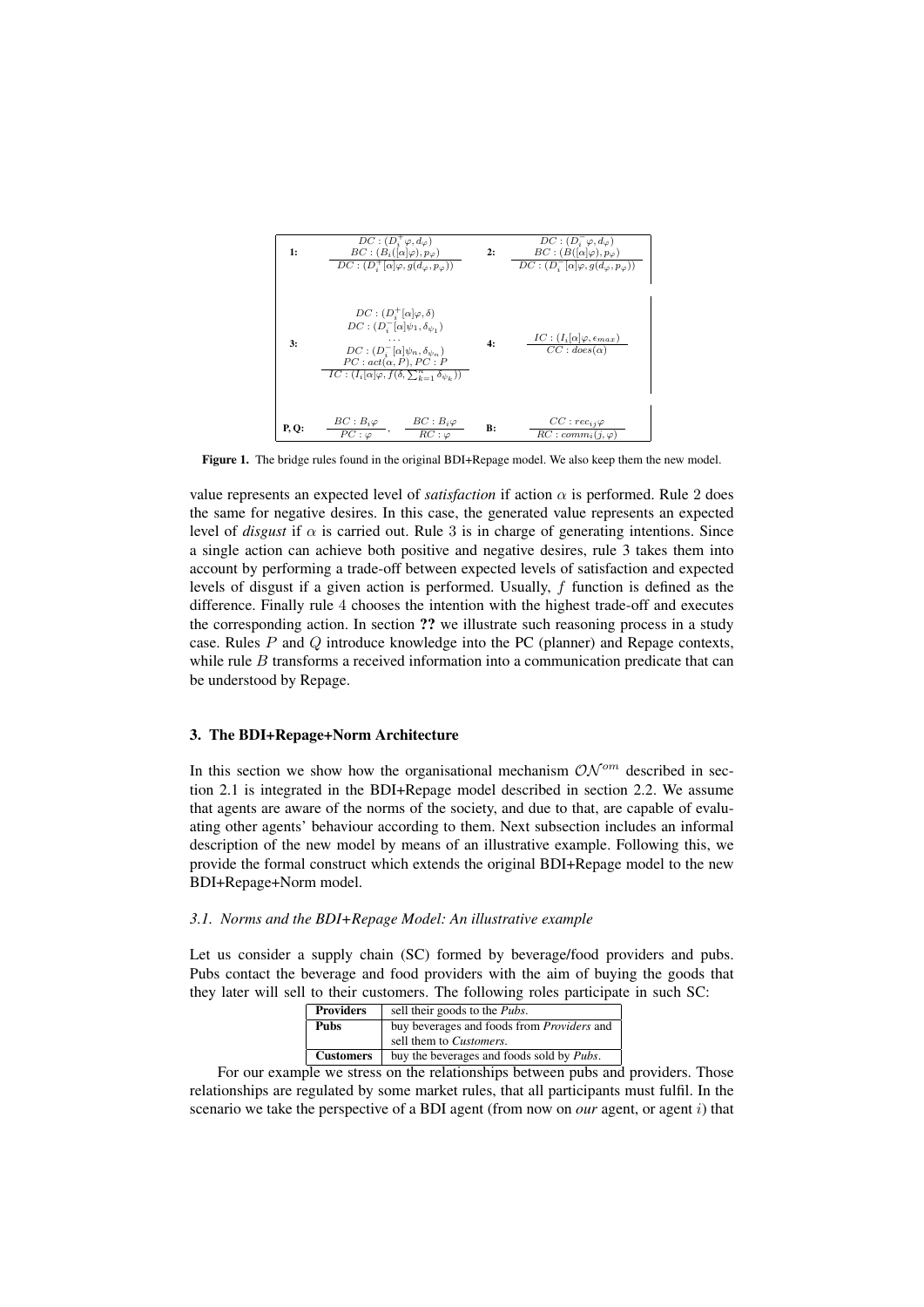

Figure 2. A graphical representation of the BDIRepage+Norm model. Elements with dot lines are the new elements introduced in this paper.

represents a pub owner. This agent needs very often to place orders to refill the stock. *Our* agent has a set of possible providers to choose from, and makes the selection following certain criteria (monetary cost, delivery time, quality of the product, etc.). One of these criteria is the observance of norms. For instance, one of the organisational norms that rules our scenario is:

- ON *Orders must not be delivered later than 7 days after the date they were placed.*
- 1. Norm ON is evaluated after the action *placeOrder* is performed by an agent playing the role *pub*.
- 2. This evaluation can be done because after the action, a *fulfilment* indicates that the number of days for the delivery was exactly  $dTime$ .
- 3. If  $dT$ *ime*  $\lt$  7 the norm is fulfilled while if  $dT$ *ime*  $\geq$  7 the norm is violated. In both cases, this information is taken into account by the reputation model for future interactions.

Notice that it is not the same to deliver the product in 8 days than in 20. For this, we introduce the concept of *evaluative patterns* of a norm, which enriches the reasoning capabilities of the agent. Following the example, we consider four evaluative patterns for ON: dTime  $\langle 7, 7 \leq dTime \leq 9, 9 \leq dTime \leq 15, 15 \leq dTime$ . After a transaction, the fulfilment of the norm regarding *dTime* is classified in one and only one of the previous evaluative patterns. This information is introduced into the Repage context. Then, as explained in section 2.2, Repage computes a probabilistic distribution (over the four possible patterns) that estimates the potential behaviour of the agent playing the role seller.

As we will see in section 3.4, two bridge rules introduce such evaluations as beliefs. One the one hand, Repage information provides for each agent evaluations according to the evaluative patters. On the other side, the desires of our agent determine a preference between each one of the situations. For instance, our agent  $i$  can have the following desire:  $(D_i^+ dTime < 7, 1)$  indicating that i wants to achieve a  $dTime$  lower than 7 days with a strength of 1. So, she wants the norm completely fulfilled. However, in another situation we could have:  $(D_i^+ dTime < 7, 1), (D_i^+ 7 \leq dTime < 10, 0.7), (D_i^- 10 \leq dTime, 1).$ In this case, agent  $i$  wants with maximum strength a delivery time below  $7$  days, but also would consider a delivery time between 7 and 10 days, with less strength (0.7). What agent *i* rejects with maximum strength is a delivery time higher or equal than 10.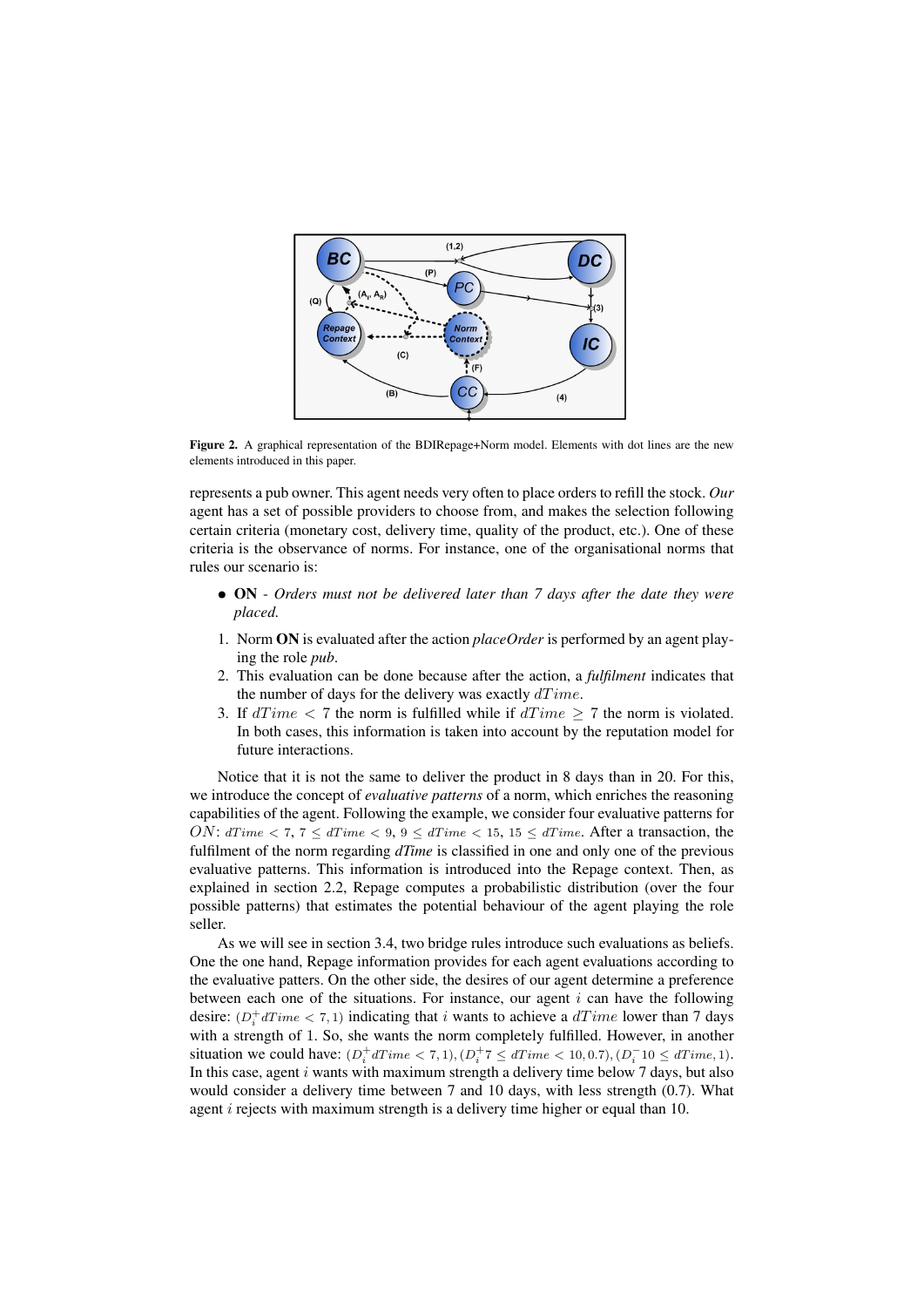We argue that the separation between an objective evaluation and the desired behaviour is crucial for real autonomous entities. Then, an agent can change the desires but keeping and using the same evaluations.

#### *3.2. The Norm Context (NC)*

The new BDI+Repage+Norm multicontext model is represented with the tuple  $Aq =$  $\langle \{BC, DC, IC, PC, CC, RC, NC\}, \triangle_{br} \rangle$ . These correspond to Belief, Desire, Intention, Planner, Communication and Repage contexts, respectively, plus a new  $NC$  (norm context). The set of bridge rules  $\triangle_{br}$  incorporates the original rules 1, 2, 3, 4, P, Q and B, shown in Figure 1, plus the modified rules  $A_I$  and  $A_R$  (section 3.4), and rules F,  $R$  and  $C$  (section 3.3) that are new and related to the norm context. Figure 2 shows a graphical representation of this multicontext specification.

To specify NC we define the language  $L_{norm}$  as a first-order language with the special predicates  $F(\cdot)$  and  $N(\cdot)$  to model fulfilments and evaluative patterns respectively. We restrict the language to a conjunction of such predicates. It is important to remark that the language is used to describe how the norms are evaluated. Thus, there is no reference to the deontic notion of the norm, which are implicit in the description and in the desires of the agent.

## 3.2.1. The syntax of  $L_{norm}$

The two special predicates in  $L_{norm}$  are identified by their sorts. The sorts that  $L_{norm}$ includes are a finite set of agent identifiers  $A$ , a finite set of role identifiers  $R$ , the finite set  $\mathcal{I} \subset \mathbb{N}$  of indexes to identify each evaluative patter of a norm and a countable set of time instants  $T$  to represent the time that fulfilments are produced. To express the content of the normative patters and fulfilments we need an object language that *talks* about the domain and that must be the same used in the beliefs, desires and intentions. Such language is  $L_{basic}^2$ . We introduce each  $\varphi$  belonging to the set of well-formed formula of  $L_{basic} (wff(L_{basic}))$  as the constant  $\lceil \varphi \rceil$  for  $L_{norm}$ . This allows  $L_{basic}$  expressions to be nested in first-order  $L_{norm}$  predicates.

Let  $\varphi, \varphi \in wff(L_{basic}), j \in \mathcal{A}, r \in \mathcal{R}, n \in \mathcal{I}$  and  $t \in \mathcal{T}$ , the predicates of the language are:

•  $N(n, r, \lceil \varphi \rceil)$ : It describes an evaluative pattern for a given role. For instance, the norm ON has four evaluative patterns and can be represented as

> $N(1, provider(ON), [dTime < 7])$  $N(2, provider(ON), [7 \leq dTime < 9])$  $N(3, provider(ON), [9 \leq dTime < 15])$  $N(4, provider(ON), [15 \leq dTime])$

Since each role can be evaluated in different norms, we consider evaluative patterns for each role  $\times$  norm, as shown in the example (*provider*(*ON*)). We will write  $N_i(n, r, \lceil \varphi \rceil)$  to indicate that agent  $i \in \mathcal{A}$  is the holder of the predicate.

•  $F(i, r, \lceil \phi \rceil, t)$ : It indicates that after an interaction with agent j playing the role r at time  $t, \phi$  holds. For instance, the formula

 $F(j, provider(ON), dTime = 6, 2)$ 

<sup>&</sup>lt;sup>2</sup>We assume that  $L_{basic}$  has associated a consequence relation  $\vdash_{basic}$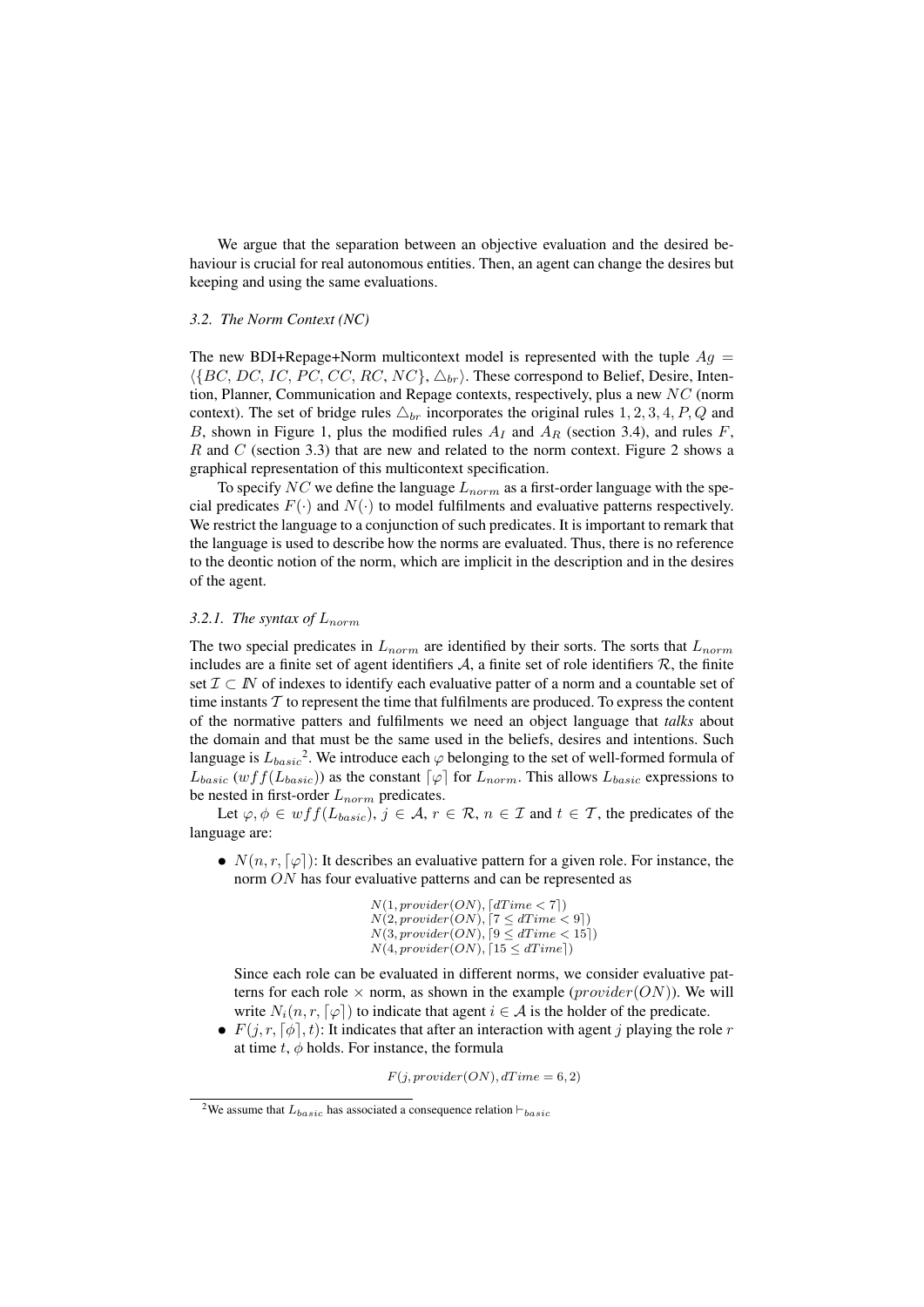indicates that the result of the interaction with agent  $j$  playing the role  $provider$ at time 2 has been a delivery time of 6 days. Again, we write  $F_i(j, r, \varphi, t)$  to indicate that agent  $i$  is the holder of the predicate.

For a consistent interpretation of the norm context, we require that  $L_{basic}$  predicates involved in evaluative patterns of the same role are pairwise disjoints. Formally, let us consider the set of evaluative patters over the role r:  $N_i(1, r, \varphi_1), N_i(2, r, \varphi_2), \ldots, N_i(p, r, \varphi_p)$ . Then, we must guarantee that for each m, n such that  $m \neq n$  and  $1 \leq m, n \leq p$ , it happens that  $\varphi_n \wedge \varphi_m \vdash_{basic} \bot$ . This ensures that two or more evaluative patterns do not cover the same space.

Intuitively, the evaluative patterns classify the possible results that the agent wants to evaluate, providing semantics to the evaluation of norms. After each transaction, the fulfilment is captured by  $F(\cdot)$  predicates in the NC-context. Through the appropriate bridge rules, the information is introduced into the Repage context as outcomes. This mechanism is explained in the next subsection.

#### *3.3. Rules* F *and* C

In the one hand, rule  $F$  is in charge of introducing fulfilments into the norm context, in the form of  $F(\cdot)$  predicates. We assume that the communication context is able to capture the fulfilment of the transactions and generate such predicates (it is domain-dependent).

On eh other hand, Rule  $C$  is in charge of generating outcome predicates to feed the Repage model. It is defined as:

C:  
\n
$$
NC: N_i(d, r, \varphi)
$$
\n
$$
NC: F_i(j, r, \phi, t)
$$
\n
$$
BC: B_i(\phi \to \varphi)
$$
\n
$$
RC: Outcome(j, r, d, t)
$$

Again, following the example, if agent  $i$  after interacting with  $j$  generates through rule F the predicate  $F_i$  (*j*, seller,  $[dTime = 8]$ , *t*), rule C would fire as

$$
\text{C:} \quad Nc: N_i(2, provider(ON), \lceil 7 \leq dTime \leq 10 \rceil) \\ \text{C:} \quad NC: F_i(j, provider(ON), \lceil dTime = 7 \rceil, t) \\ \text{BC:} \quad B_i((dTime = 8) \rightarrow (7 \leq dTime \leq 10)) \\ \text{RC:} \quad Outcome_i(j, provider(ON), 2, t)
$$

Under the assumption that the norm context is consistent as defined above, rule  $C$  is only fired one time for each fulfilment. With outcome predicates, Repage is able to calculate probability distribution for each agent and role over the defined evaluative patterns.

From outcomes and communications, Repage generates image and reputation predicates (see section 2.2), and through rules  $A_I$  and  $A_R$  the knowledge is introduced into the belief context.

### 3.4. Rules  $A_I$  and  $A_R$

In the original BDI+Repage model these rules are in charge of updating the beliefs of the agent with the information coming from the reputation model. In the extended model we have modified the original rules to take into account the information contained in the norm context: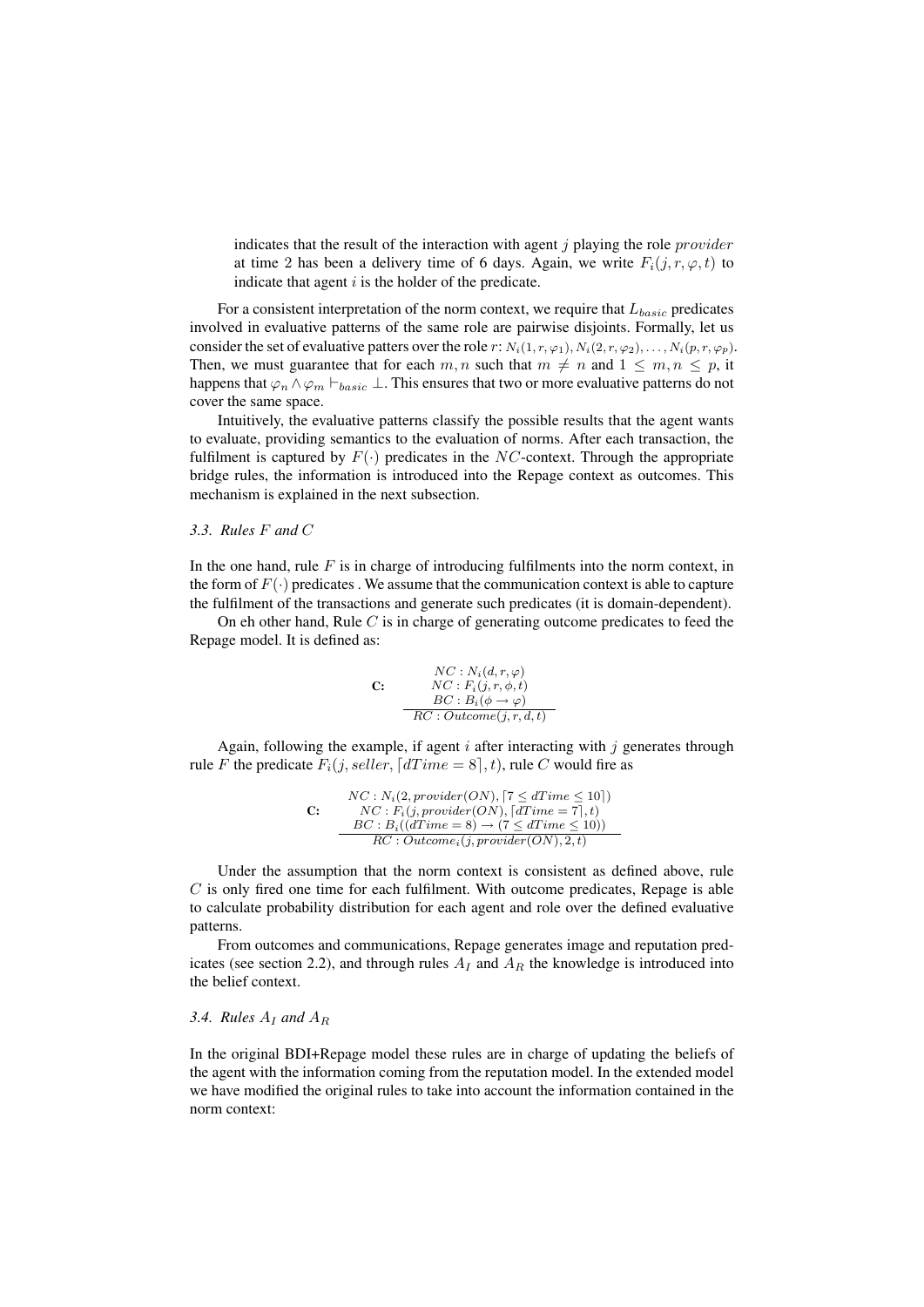A<sub>I</sub>:  
\n
$$
AC: img_i(j, r, [V_1, V_2, ...])
$$
\n
$$
NC: rep_i(j, r, [V_1, V_2, ...])
$$
\n
$$
NC: N_i(1, r, \varphi_1)
$$
\n
$$
NC: N_i(2, r, \varphi_2)
$$
\n
$$
DC: (B_i([r_{\alpha}(j)]\varphi_1, V_1))
$$
\n
$$
BC: (B_i([r_{\alpha}(j)]\varphi_2, V_2))
$$
\n
$$
DC: (B_i([r_{\alpha}(j)]\varphi_2, V_2))
$$
\n
$$
DC: (C_i([r_{\alpha}(j)]\varphi_2, V_2))
$$
\n
$$
DC: (C_i([r_{\alpha}(j)]\varphi_2, V_2))
$$
\n
$$
DC: (C_i([r_{\alpha}(j)]\varphi_2, V_2))
$$

The key idea is that each linguistic label of the probability distribution provided by Repage and a role  $r$  refers to a unique evaluative pattern, i.e. a single predicate  $N$ . Also, since an agent  $j$  in a role  $r$  determines a concrete interaction model (that we reduce to a single action), the agent can infer the probability to achieve certain results after interacting with  $j$  in the role  $r$ .

To illustrate this, imagine that agent  $i$  has interacted with  $j$  as *provider* several times, and that most of the times the delivery time was below 7 days ( $dTime < 7$ ). Assuming the evaluative patterns for norm ON in the example of section 3.2.1, Repage may have generated the following image predicate  $img_i(j, provider(ON), [0.8, 0.1, 0.1, 0]).$ In this situation, rule  $A_I$  is fired instantiated as follows, assuming that  $provider_\alpha(j)$  is the action  $order(j)$ 

$$
RC: img_i(j, provider(ON), [.8, .1, .1, 0])
$$
  
\n
$$
NC: N_i(1, provider(ON), [dTime < 7])
$$
  
\n
$$
NC: N_i(2, provider(ON), [7 \leq dTime < 9])
$$
  
\n
$$
NC: N_i(3, provider(ON), [9 \leq dTime < 15])
$$
  
\n
$$
A_I: \underbrace{NC: N_i(4, provider(ON), [15 \leq dTime])}_{BC: (B_i([order(j)]dTime < 7, .8))}
$$
  
\n
$$
BC: (B_i([order(j)]) \leq dTime < 9, .1))
$$
  
\n
$$
BC: (B_i([order(j)]) \leq dTime < 15, .1))
$$
  
\n
$$
BC: (B_i([order(j)]) \leq dTime < 15, .1))
$$
  
\n
$$
BC: (B_i([order(j)]) \leq dTime < 15, .1))
$$

For instance, the formula  $(B_i([order(j)]dTime < 7, .8))$  in the belief context indicates that agent i believes that after executing the action  $order(j)$  she will obtain  $dT$ ime  $\lt$  7 (delivery time below 7 days) with a probability of 0.8. This information is used later in the BDI reasoning if the agent *desires* to interact with somebody in the role provider.

### 4. Related Work

Different definitions to norms and norms kinds have appeared in the literature. Some of them with similar definitions of organisational and personal norms [4,13,5]. We explain here though the ones that define agents architecture to deal with norms, and in special, those that also use a BDI architectures.

In [9] the authors extend the BDI language allowing it to modify plans at runtime in reaction to newly accepted norms. The approach proposed in NoA [8] takes a BDI architecture and changes the focus of agent behavior from achieving desires to fulfilling norms. In [5] the authors propose a modified BDI interpreter loop that takes norms and obligations into account in an agent's deliberation. The approach presented in [7] does also describe a multi-context BDI model by including commitments to the three contexts already defined by the architecture (belief, desire and intention).